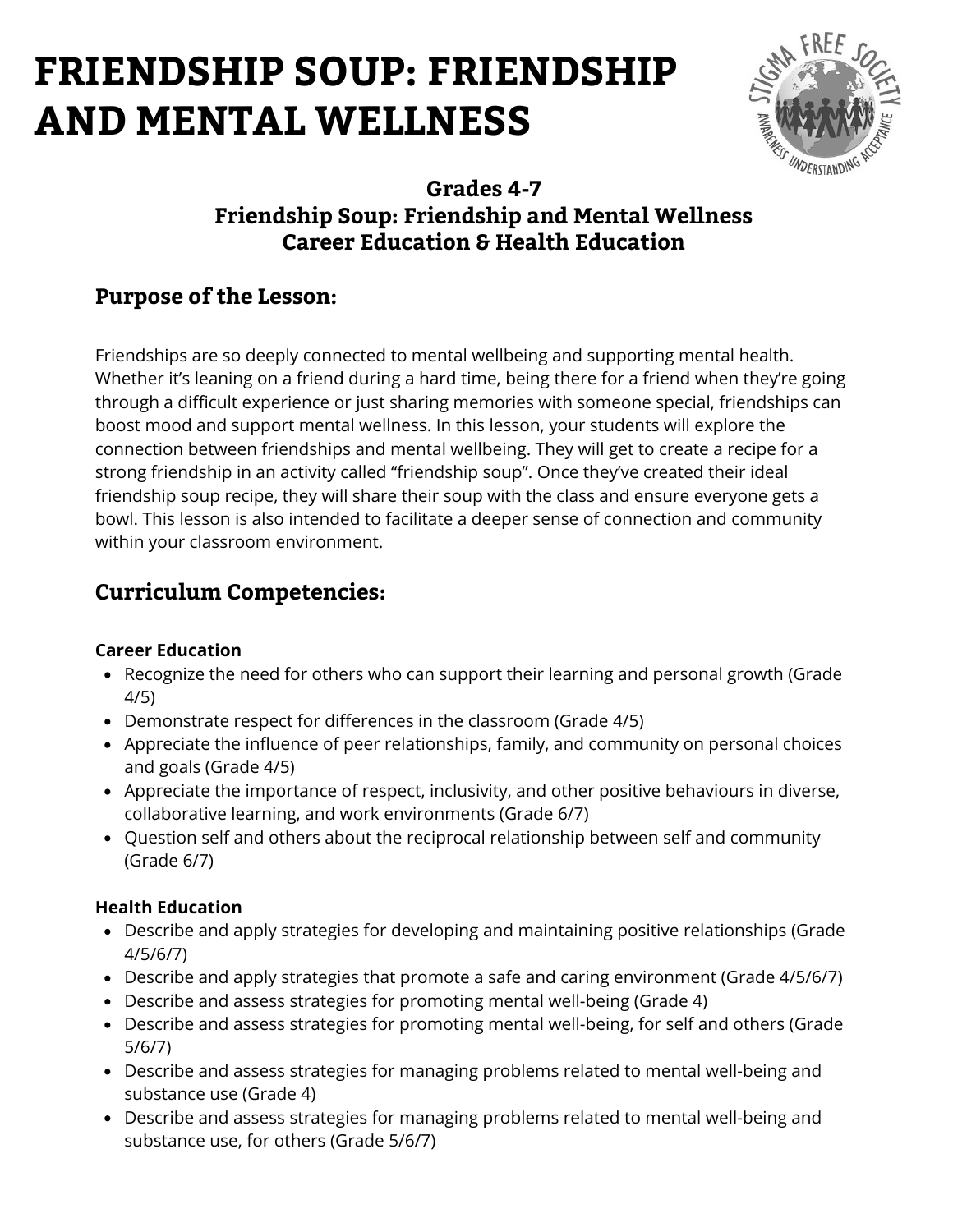

Describe factors that positively influence mental well-being and self-identity (Grade 4)

### **First Peoples Principles of Learning:**

- Learning is holistic, reflexive, reflective, experiential, and relational (focused on connectedness, on reciprocal relationships, and a sense of place).
- Learning involves recognizing the consequences of one's actions.

## **Video**

#### **[Friendship Soup](https://www.youtube.com/watch?v=2wCbwpnIJsA)** [-](https://www.youtube.com/watch?v=MbmLNr89L-A) **[The N](https://www.youtube.com/watch?v=MbmLNr89L-A)ed Shows**

#### **Guiding Questions:**

- Why are friendships important?
- How can friendships support our mental wellness?
- How can friendships support the mental wellness of our friends?
- What are some things that are important to have in a friendship?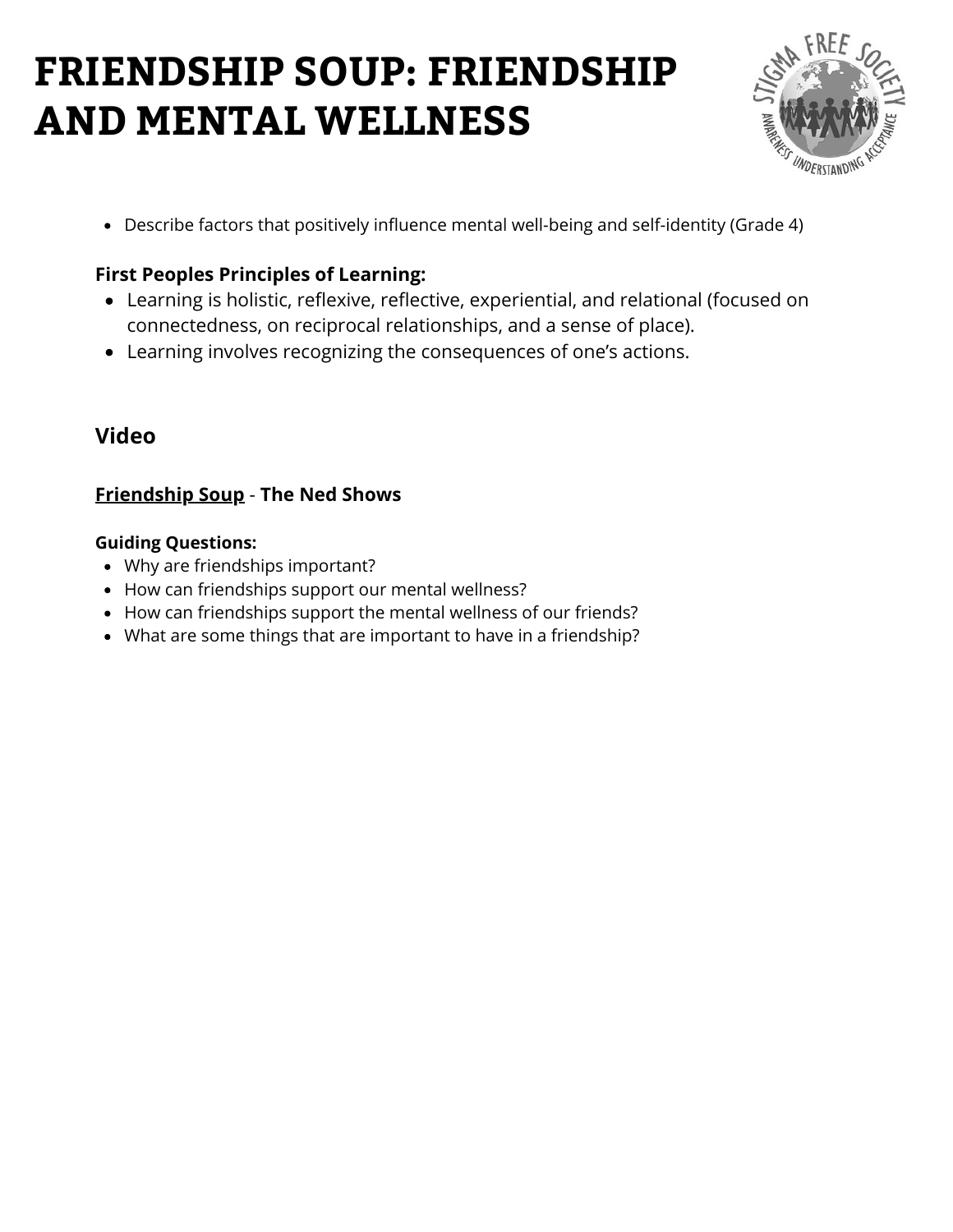

### **Step-by-Step Lesson Plan**

**Preparation:** Queue up video/set up projector

#### **1. Have the students watch the video "Friendship Soup"** This can be found **[HERE](https://www.youtube.com/watch?v=H7w7yXkJTu0)**.

**2. Pause the video and use the Guiding Questions to spark discussion.**

**3. Discuss the connection between friendship and mental wellness.** Share this information with your class:

Friends not only prevent loneliness, but they also:

- Increase your sense of belonging and purpose
- Boost your happiness and reduce your stress
- Improve your self-confidence and self-worth
- Help you cope with traumas, such as divorce, serious illness, job loss, or the death of a loved one
- Encourage you to change or avoid unhealthy lifestyle habits, such as excessive drinking or lack of exercise
- Help put your problems in context to develop a stronger sense of meaning and direction
- Increase feelings of security and help protect against stress

Ease the emotional impact of difficulties and offer new ideas about tackling them (**[Source](https://www.webmd.com/mental-health/psychological-benefits-of-friendship)**)

For all of these reasons and more, it is important for our mental wellness to cultivate and maintain strong and fulfilling friendships.

**4. Explain the curriculum connections to your students.** Have your students create their own Friendship Soup Recipe! They can use the ingredients from the video as inspiration and come up with their own ideas as well. If they need support for coming up with ideas, you can do some brainstorming as a class. Have them write down the "ingredient", the quantity of the ingredient and why that ingredient is important for them to have in their soup.

**5. Have your students draw an image of their friendship soup.** Once they've created their recipe, it's time to make their soup! They can draw an image of a bowl and put all of their friendship soup ingredients in the bowl.